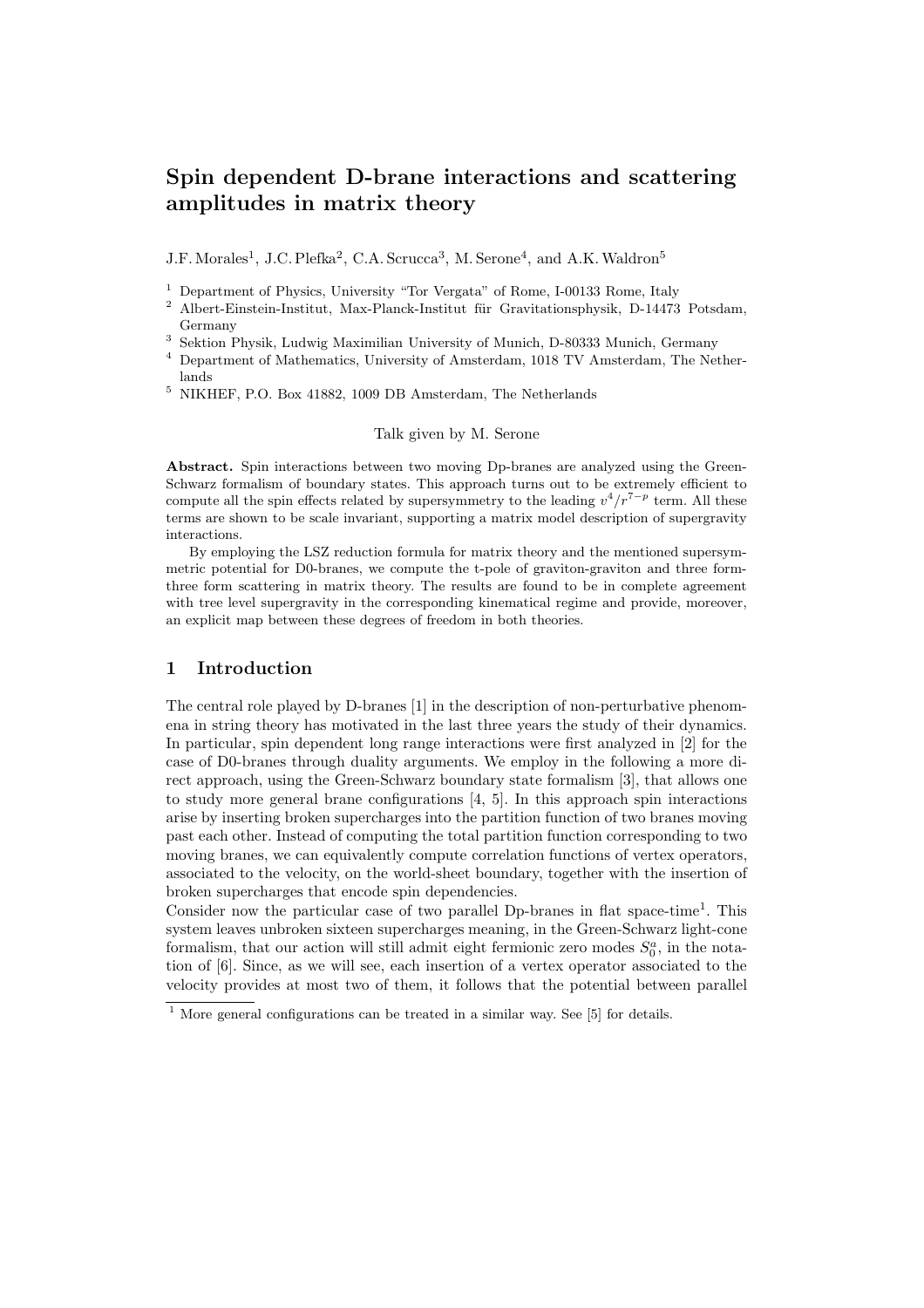branes starts with  $v^4$ . On the other hand, the insertion of broken supercharges can allow non-vanishing results for terms with less powers of  $v$ , providing the lacking fermionic zero modes. Moreover the insertion of supercharges induces polarization-dependent non-minimal couplings between D-branes, i.e. spin-effects. Alternatively, since all these terms are related by supersymmetry [2], it is natural that they are produced by insertion of supercharges.

The correlations we consider, associated to the leading  $v^{4-n}/r^{7-p+n}$  terms discussed above will be fixed by zero modes only, since all massive non-BPS bosonic and fermionic string state contributions will always precisely cancel. This implies that these amplitudes, which for large brane separations have a clear interpretation as spin-dependent interactions, due to supersymmetry, present the same functional form at all scales and can be extrapolated to the substringy regime where the dominant degrees of freedom are given by the massless open string states living on the branes. This means in particular that a one-loop matrix theory [7] computation should be able to reproduce long range spin-dependent supergravity interactions. This has been indeed partially shown in [8]. Motivated by the argument above, one could also ask whether matrix theory is able to reproduce supergravity scattering amplitudes. To date, typical matrix theory computations involve the comparison of classical gravity source-probe actions with the background field effective action of super Yang–Mills theory in  $(1 + 0)$  dimensions, evaluated on straight line configurations<sup>2</sup>.

We will be able to go beyond this aproximation by constructing a matrix theory analogue of the Lehmann, Symanzik and Zimmermann (LSZ) reduction formula. In this way we can relate S-matrix elements of asymptotic super-graviton states, whose explicit form has been worked out in [10], to the background field expansion of the matrix theory path integral. Thereafter, all the dynamics will be encoded in the matrix theory effective potential. At the one-loop leading level, however, this potential will precisely coincide with the scale invariant spin dependent D0-brane interactions computed above through the Green-Schwarz boundary state. Combining then this effective potential with the knowledge of the asymptotic super-graviton states in matrix theory, we will be able to extract t-poles of S-matrix elements, in the kinematical configuration with vanishing Kaluza Klein momentum transfer associated to the circle compactification [11, 12]. As particular example, we report here the case of graviton-graviton scattering, showing complete agreement with the corresponding tree level supergravity amplitude<sup>3</sup>.

Throughout the following we work in the  $N = 2$  sector of the matrix model, so that we are actually considering the Susskind finite  $N$  generalisation [13] of the matrix theory conjecture.

# 2 Spin effects in the GS boundary state

D-branes, as world-sheet boundaries, can be described by suitable closed string states, called boundary states, that implement the usual Neumann-Dirichlet boundary conditions, both in the covariant as well as the Green-Schwarz formalism. In the latter

<sup>&</sup>lt;sup>2</sup> See [9] for an exhaustive list of references.

<sup>&</sup>lt;sup>3</sup> The explicit computation for three form-three form scattering, again in complete agreement with supergravity, has been performed in [12].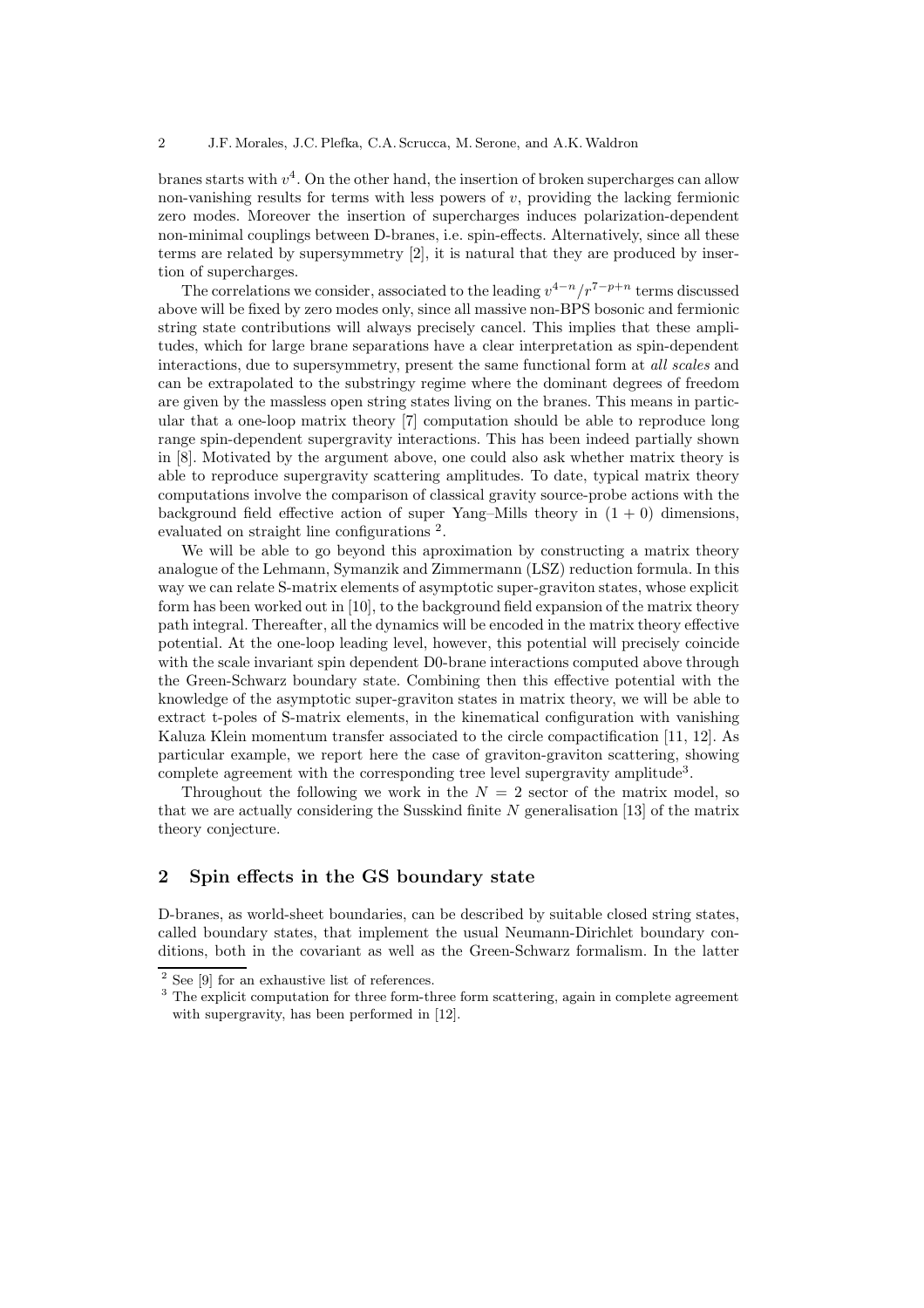framework, the boundary state describing a single flat D-brane is defined by the conditions

$$
(\partial X^i + M^i_j \bar{\partial} X^j)|B\rangle = 0\tag{1}
$$

and the BPS conditions

$$
(Q^{a} + iM_{ab}\tilde{Q}^{b})|B\rangle = 0, \quad (Q^{\dot{a}} + iM_{\dot{a}b}\tilde{Q}^{b})|B\rangle = 0
$$
\n(2)

where  $Q^a = (2p^+)^{1/2} \oint d\sigma S^a$ ,  $Q^{\dot{a}} = (p^+)^{-1/2} \gamma_{\dot{a}a}^i \oint d\sigma \partial X^i S^a$  are the usual linearly and non-linearly realized light-cone supercharges. The same of course for the right-moving ones.  $M_{ij}$ ,  $M_{aa}$ ,  $M_{aa}$  are definite  $SO(8)$  matrices [3, 4], depending on the dimensionality of the brane <sup>4</sup>. The solution for  $|B\rangle$  turns out to be

$$
|B\rangle = \exp\sum_{n>0} \left(\frac{1}{n} M_{ij} \alpha_{-n}^{i} \widetilde{\alpha}_{-n}^{j} - i M_{a\dot{a}} S_{-n}^{a} \widetilde{S}_{-n}^{\dot{a}}\right) |B_{0}\rangle
$$
(3)

 $|B_0\rangle$  being the zero mode part,

$$
|B_0\rangle = M_{ij}|i\rangle|\tilde{j}\rangle - iM_{\dot{a}b}|\dot{a}\rangle|\tilde{b}\rangle
$$
\n(4)

In this gauge, the  $\pm$  light-cone directions satisfy automatically Dirichlet boundary conditions, meaning that the branes we are dealing with are actually Euclidean branes. The boundary state associated to moving branes is obtained by simply boosting the static one. Although in light-cone gauge this procedure turns out to be problematic, it is possible to overcome this difficulty by identifying one of the SO(8) transverse directions with the time direction [4, 5]. Thereafter one deduces the corresponding  $SO(1,9)$  expressions and performs a double analytic continuation to the final covariant result.

The configuration space boundary state  $|B, \mathbf{x}\rangle$  is given by

$$
|B, \mathbf{x}\rangle = (2\pi\sqrt{\alpha'})^{4-p} \int \frac{d^{9-p}q}{(2\pi)^{9-p}} e^{i\mathbf{q}\cdot\mathbf{x}} |B\rangle \otimes |\mathbf{q}\rangle \tag{5}
$$

with  $\langle q|q'\rangle = \text{vol}_{p+1} (2\pi)^{9-p} \delta^{(9-p)}(q-q')$  and  $\text{vol}_{p+1}$  is the space-time volume spanned by the p-brane. In this way the static force between two parallel branes is

$$
\mathcal{A} = \int_0^\infty dt \, \langle B, \mathbf{x} | e^{-2\pi t \alpha' p^+ (P^- - i\partial/\partial x^+)} | B, \mathbf{y} \rangle \tag{6}
$$

with  $P^- = \frac{(p^i)^2}{p^+}$  + osc. the light-cone Hamiltonian (the term  $i\partial/\partial x^+$  just implements the  $p^-$  subtraction needed to obtain the effective Hamiltonian in this gauge). From (6) we get

$$
\mathcal{A} = V_{p+1} \left( 4\pi^2 \alpha' \right)^{4-p} \int_0^\infty dt \int \frac{d^{9-p}q}{(2\pi)^{9-p}} e^{i\mathbf{q} \cdot (\mathbf{x} - \mathbf{y})} e^{-\pi t \alpha' \mathbf{q}^2} (8-8) \prod_{n=1}^\infty \frac{(1 - e^{-2\pi t n})^8}{(1 - e^{-2\pi t n})^8} (7)
$$

<sup>&</sup>lt;sup>4</sup> In writing  $M_{a\dot{a}}$  we have implicitly chosen to work in the IIA theory, relevant for the analysis of D-particles.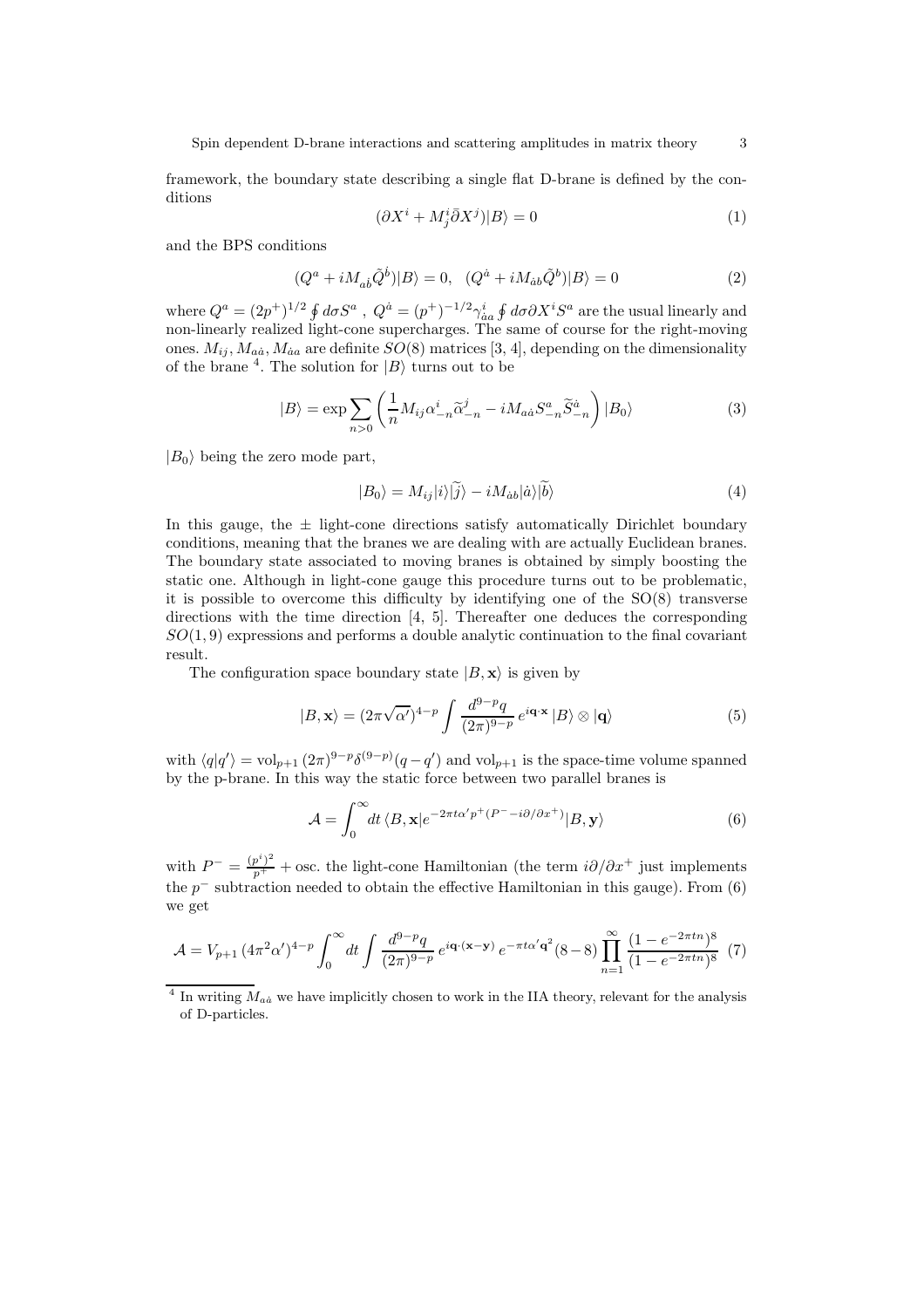where the factor  $(8 - 8)$  is due to the trace performed on the zero mode part of the boundary state, eq.(4). Note in particular that massive string contributions precisely cancel from the amplitude.

A generic one-loop *n*-point function of vertex operators  $V_1, \ldots, V_n$  will be then given by

$$
\mathcal{A}_n = \int_0^\infty dt \, \langle B, \mathbf{x} | e^{-2\pi t \alpha' p^+ (P^- - i\partial/\partial x^+)} V_1 \dots V_n | B, \mathbf{y} \rangle \tag{8}
$$

In particular, by inserting the boost operator  $e^{V_B}$ , where <sup>5</sup>

$$
V_B = v_i \oint_{\tau=0} d\sigma \left( X^{[1} \partial_\sigma X^{i]} + \frac{1}{2} S \gamma^{1i} S \right) \tag{9}
$$

one recovers the eikonal scattering between moving branes performed in [14]. Dp-branes correspond however to solitonic BPS saturated solutions of Type IIA(B) supergravity, which preserve one half of the supersymmetries. The remaining half is realized on a short-multiplet containing 256 p-brane configurations; all the various components of the short-multiplet are related by supersymmetry transformations generated by the 16 broken supercharges. From this perspective, the original computation by Polchinski [1] or the eikonal scattering [14] correspond simply to the leading interaction between two generic components of the super-multiplet, that does not depend on the particular polarization of both states [4]. In order to get the spin-dependent part of D-brane interactions, one has to insert broken supercharges into the amplitude (6). In particular the correlator that will encode the eikonal scattering of two moving D-branes, including all spin effects, is the following:

$$
\mathcal{V} = \frac{1}{2} \int_0^\infty dt \, \langle B, \mathbf{x} = 0 | e^{-2\pi t \alpha' p^+ (P^- - i\partial/\partial x^+)} e^{V_B} e^{(\eta Q_- + \widetilde{\eta Q}_-)} | B, \mathbf{y} = \mathbf{b} \rangle \tag{10}
$$

 $Q_-, \tilde{Q}_-$  being the SO(8) supercharges broken by the presence of D-branes (with  $\eta, \tilde{\eta}$  the corresponding supersymmetry parameters) and  $V_B$  the boost operator (9) given above. Although the full computation of (10) will be extremely complicated, we will see that the leading interaction terms in (10) can be easily extracted. Since a configuration of parallel branes preserves 1/2 of the supercharges, in light-cone gauge this implies that among the 16 linearly realized supercharges  $S_0^a$ ,  $S_0^a$ , eight of them are left unbroken. Equations (6) and (10) require then the insertion of at least eight zero modes (that, due to the constraints (2), can be always chosen to be  $S_0^a$ ) in order to get a non-vanishing result. This is better seen in a path-integral approach: in this case we will have an action admitting eight zero modes  $S_0^a$ ; unless we do not insert vertex operators that soak up these zero modes, the Grassmanian integration over them will always make the amplitude vanishing.

This is indeed a very easy way to understand why the interaction between parallel moving branes start with the fourth power of velocity; since  $V_B$  can provide at most two zero modes  $S_0^a$ , the first non-vanishing correlator has to contain four  $V_B$ 's. In this particular case, moreover, the only role of the vertex operators is to provide these fermionic zero modes. This implies that all the massive string contributions, being

 $5$  The direction 1 entering in (9) will be Wick rotated to give the time direction.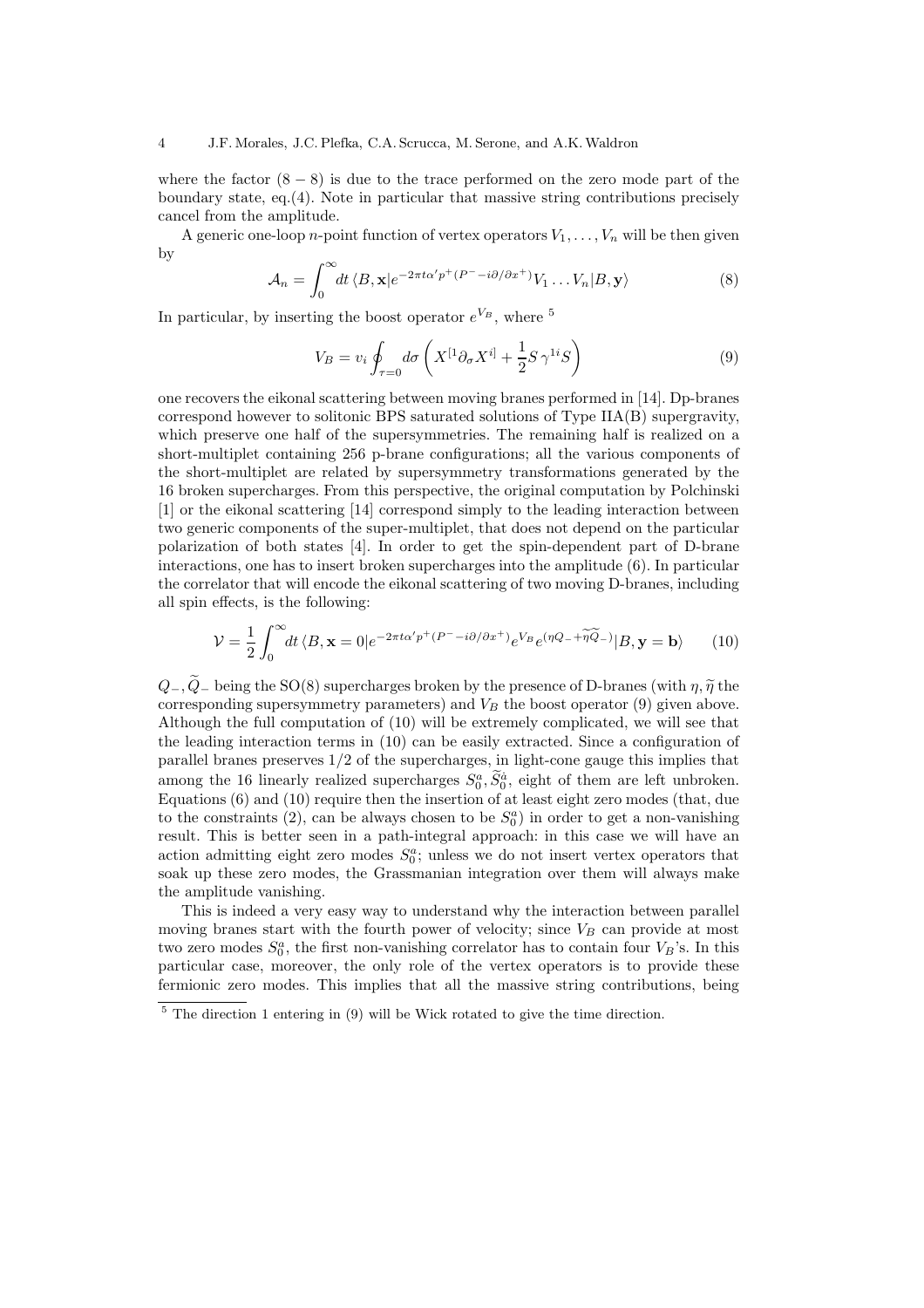unaffected by the insertion of the vertex operators, will precisely cancel, exactly as in the evaluation of the static force (7). These amplitudes are therefore scale invariant, in the sense that their dependence on the D-brane distance b is exact, keeping the same functional form at any distance. The same argument implies, of course, that all the terms in  $(10)$  involving a maximum of eight fermion fields  $S<sup>a</sup>$  will be scale invariant and fixed by zero modes. Since each pair of supercharges in (10) provides two zero modes  $S_0^a$  and an extra power of transfer momentum q, the leading effective potential between two moving D-branes will have the following schematic form, in configuration space:

$$
\Gamma \sim \frac{v^4}{r^{7-p}} + \frac{\theta^2 v^3}{r^{8-p}} + \frac{\theta^4 v^2}{r^{9-p}} + \frac{\theta^6 v}{r^{10-p}} + \frac{\theta^8}{r^{11-p}}
$$
(11)

where  $\theta = (n, \tilde{n})$ . This is indeed the form expected for spin-dependent interactions between D0-particles [2]. In this last case, by expanding (10) and performing all the algebra, one finds (normalizing to one the  $v^4$  term and setting  $\alpha' = 1$ )

$$
\Gamma_{(1)}(\mathbf{v}, \mathbf{b}, \theta) = \left[ v^4 + 2i v^2 v_m (\theta \gamma^{mn} \theta) \partial_n - 2v_p v_q (\theta \gamma^{pm} \theta) (\theta \gamma^{qn} \theta) \partial_m \partial_n \right. \left. - \frac{4i}{9} v_i (\theta \gamma^{im} \theta) (\theta \gamma^{nl} \theta) (\theta \gamma^{pl} \theta) \partial_m \partial_n \partial_p \right. \left. + \frac{2}{63} (\theta \gamma^{ml} \theta) (\theta \gamma^{nl} \theta) (\theta \gamma^{pk} \theta) (\theta \gamma^{qk} \theta) \partial_m \partial_n \partial_p \partial_q \right] \frac{1}{\mathbf{b}^7}
$$
\n(12)

This is the full one-loop leading potential between two parallel D0-branes, including their spin interactions; in writing (12) we neglect possible contact terms that are anyway not detectable in this configuration. Being fixed by the ground states of the Green-Schwarz string only, the potential above should be reproduced in particular by a oneloop matrix theory computation. Indeed, all the spin interactions computed up to now in matrix theory [8] are reproduced by (12).

## 3 Super-graviton scattering in matrix theory

In this section we will show how to compute scattering amplitudes in matrix theory by using the potential (12) above, the explicit asymptotic particle states found in [10] and the Lehmann, Symanzik and Zimmermann (LSZ) reduction formula applied to matrix theory [11, 12]. As mentioned in the introduction, we will work in the  $N = 2$  sector of the theory.

The  $N = 2$  U(2) matrix theory Hamiltonian

$$
H = \frac{1}{2}P_{\mu}^{0}P_{\mu}^{0} + \left(\frac{1}{2}\mathbf{P}_{\mu}\cdot\mathbf{P}_{\mu} + \frac{1}{4}(\mathbf{X}_{\mu}\times\mathbf{X}_{\nu})^{2} + \frac{i}{2}\mathbf{X}_{\mu}\cdot\boldsymbol{\theta}\gamma_{\mu}\times\boldsymbol{\theta}\right)
$$
(13)

is a sum of an interacting  $SU(2)$  part describing relative motions and a free  $U(1)$ piece pertaining to the centre of mass<sup>6</sup>. The model has a potential with flat directions along the Cartan directions  $x_{\mu}$  and  $\theta^3$ , whereas the remaining degrees of freedom

<sup>&</sup>lt;sup>6</sup> In (13) a vector notation for the adjoint representation of SU(2) is used,  $\mathbf{X}_{\mu} = (Y_{\mu}^{I}, x_{\mu})$  and  $\boldsymbol{\theta} = (\dot{\theta}^I, \theta^3)$   $(I = 1, 2$  and  $\mu = 1, \ldots, 9$ . In the following we will work in a gauge in which  $Y_9^I = 0.$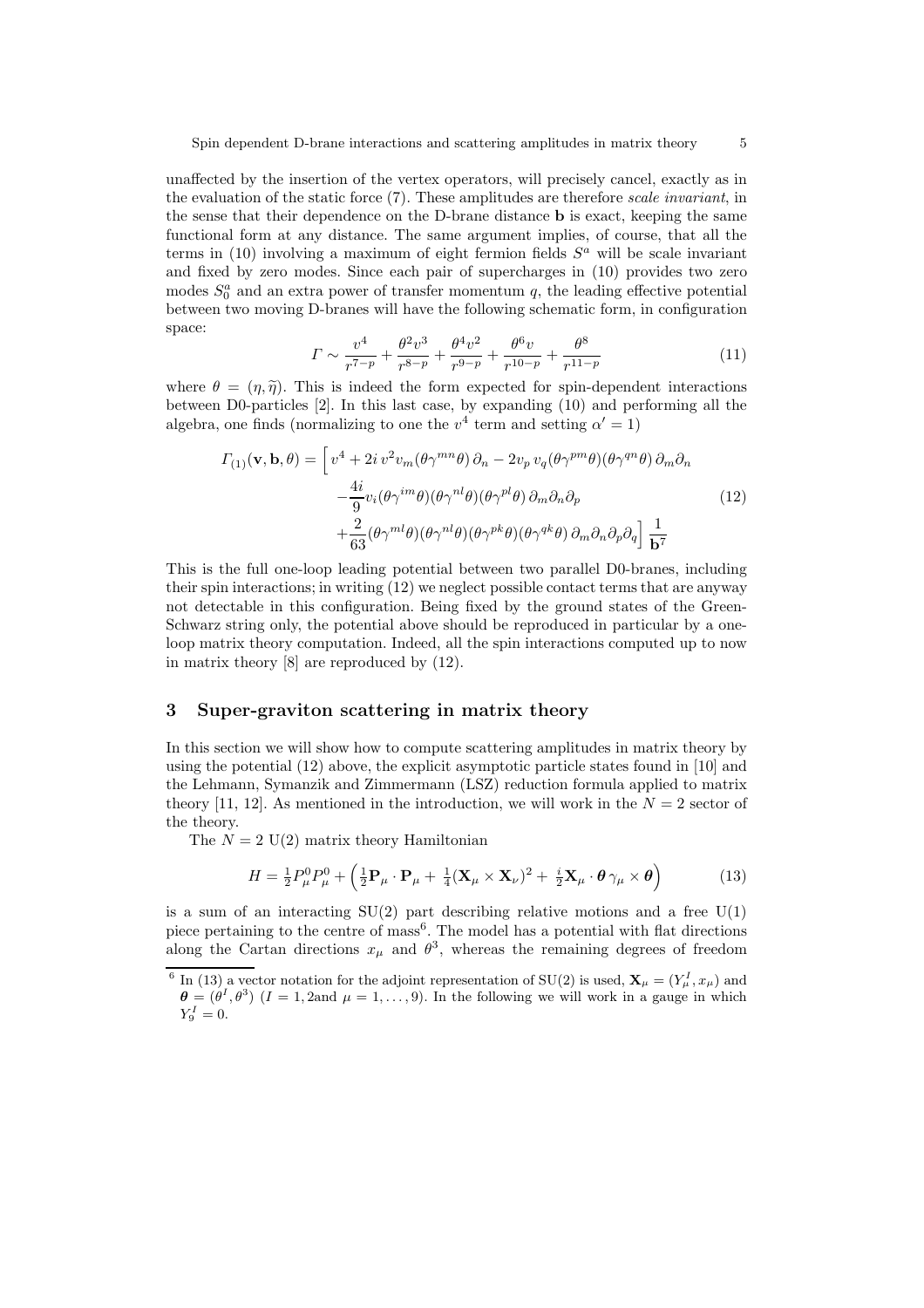#### 6 J.F. Morales, J.C. Plefka, C.A. Scrucca, M. Serone, and A.K.Waldron

are represented by supersymmetric harmonic oscillators  $Y^I_{\mu}$  ( $\mu \neq 9$ ) and  $\theta^I$ . Upon introducing a large gauge invariant distance  $x = (\mathbf{X}_9 \cdot \mathbf{X}_9)^{1/2} = x_9$  as the separation of a pair of particles, the Hamiltonian (13) was shown [10] to possess asymptotic two particle states of the form

$$
|p_{\mu}^{1}, \mathcal{H}^{1}; p_{\mu}^{2}, \mathcal{H}^{2} \rangle = |0_{B}, 0_{F} \rangle \frac{1}{x_{9}} e^{i(p_{1}^{1} - p_{2}^{2}) \cdot x} e^{i(p_{1} + p_{2}) \cdot X^{0}} |\mathcal{H}^{1} \rangle_{\theta^{0} + \theta^{3}} |\mathcal{H}^{2} \rangle_{\theta^{0} - \theta^{3}}
$$
(14)

where  $|0_B, 0_F\rangle$  is the ground state of the superharmonic oscillators and  $p_{\mu}^{1,2}$ ,  $\mathcal{H}^{1,2}$  are respectively the momenta and polarizations of the two particles. The polarization states above have been explicitly constructed in [10] where it has also been shown how they fit into the  $44 \oplus 84 \oplus 128$  representations of SO(9), corresponding respectively to the graviton, three-form tensor and gravitino states.

In this hamiltonian approach to matrix theory, once we know the form of the asymptotic particle states (14), it is straightforward to form S-matrix elements of the form  $S_{fi} = \langle 0 \text{ut} | \exp\{-iHT\} | \text{in} \rangle$ . The object of interest is then

$$
{}_{x'_{\mu}}\langle 0_B, 0_F | \exp\{-iHT\} | 0_B, 0_F \rangle_{x_{\mu}} = e^{i\Gamma(x'_{\mu}, x_{\mu}, \theta^3)} \tag{15}
$$

where we have explicitly shown that the ground states  $|0_B, 0_F\rangle$  depend on the particular vacuum expectation value given to the Cartan moduli  $x_{\mu}$  and  $x'_{\mu}$ . In general the effective potential  $\Gamma$  in (15) can also have a dependence on the fermionic variable  $\theta^3$ , but not on the fermionic  $U(1)$  term  $\theta^0$  that decouples from the interaction. The vacuum to vacuum transition amplitude (15) may be now represented as a path integral with appropriate boundary conditions for the cartan variables

$$
e^{i\Gamma(x_{\mu},x'_{\mu},\theta^3)} = \int_{\mathbf{X}_{\mu}=(0,0,x_{\mu}),\,\theta=(0,0,\theta^3)}^{\mathbf{X}_{\mu}=(0,0,x'_{\mu}),\,\theta=(0,0,\theta^3)} \mathcal{D}(\mathbf{X}_{\mu},\mathbf{A},\mathbf{b},\mathbf{c},\theta) \exp(i\int_{-T/2}^{T/2} L_{\text{SYM}}). \tag{16}
$$

The Lagrangian  $L_{\text{SYM}}$  is that of a supersymmetric Yang–Mills quantum mechanics with appropriate gauge fixing to which end we have introduced ghosts b, c and the (Lagrange multiplier) gauge field A. The crucial observation is that one can now compute the path integral above in the gauge of one's choice; in particular it can be computed via an expansion about classical trajectories  $X^3_\mu(t) \equiv x^{\text{cl}}_\mu(t) = b_\mu + v_\mu t$  and constant  $\theta^3(t) = \theta^3$  which yields the quoted boundary conditions through the identification  $b_{\mu} = (x'_{\mu} + x_{\mu})/2$  and  $v_{\mu} = (x'_{\mu} - x_{\mu})/T$ .

Up to an overall normalization  $N$ , our LSZ reduction formula for matrix theory gives

$$
S_{fi} = \delta^9(k'_{\mu} - k_{\mu})e^{-ik_{\mu}k_{\mu}T/2}
$$

$$
\int d^9x'd^9x \exp(-iw_{\mu}x'_{\mu} + iu_{\mu}x_{\mu})\langle \mathcal{H}^3|\langle \mathcal{H}^4|e^{i\Gamma(v_{\mu},b_{\mu},\theta^3)}|\mathcal{H}^1\rangle|\mathcal{H}^2\rangle \qquad (17)
$$

The leading factor expresses momentum conservation for the centre of mass, where  $k_{\mu} = p_{\mu}^1 + p_{\mu}^2$  and  $k'_{\mu} = p_{\mu}^3 + p_{\mu}^4$  for the in and outgoing particles, respectively, and similarly for the relative momenta  $u_{\mu} = (p_{\mu}^1 - p_{\mu}^2)/2$  and  $w_{\mu} = (p_{\mu}^4 - p_{\mu}^3)/2$ .

In a loopwise expansion of the matrix theory path integral one finds  $\Gamma(v_\mu, b_\mu, \theta^3) =$  $v_{\mu}v_{\mu}T/2 + \Gamma_{(1)} + \Gamma_{(2)} + \ldots$  of which we consider only the first two terms in order to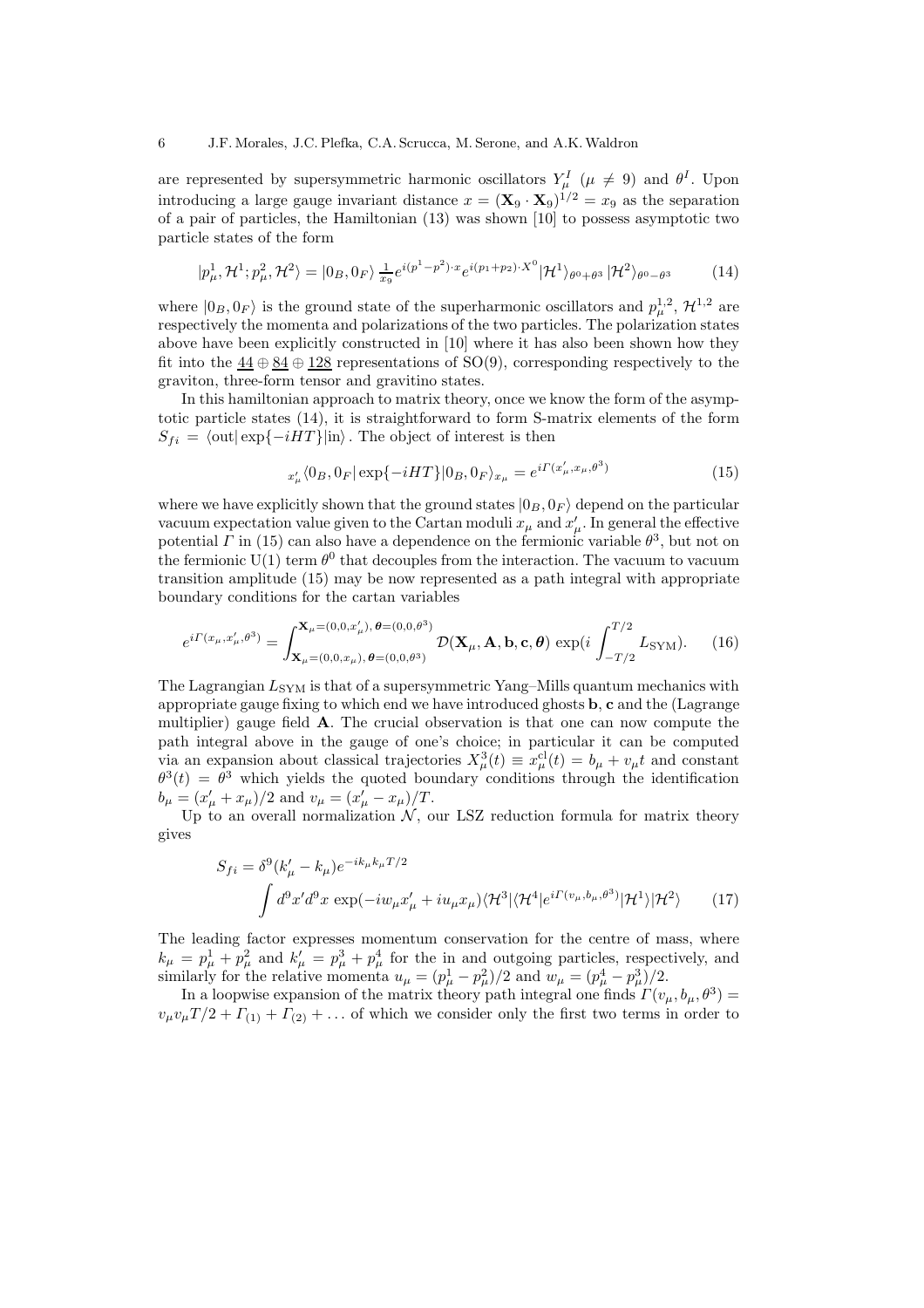compare our results with tree level supergravity. Inserting this expansion into (17) and changing variables  $d^9x'd^9x \to d^9(Tv)d^9b$ , the integral over  $Tv_\mu$  may be performed via stationary phase. Dropping the normalization and the overall centre of mass piece the S-matrix then reads

$$
S_{fi} = e^{-i[(u+w)/2]^2 T/2} \int d^9 b \, e^{-i q_\mu b_\mu} \, \langle \mathcal{H}^3 | \langle \mathcal{H}^4 | e^{i \Gamma_{(1)} (u_\mu + w_\mu/2, b_\mu, \theta^3)} | \mathcal{H}^1 \rangle | \mathcal{H}^2 \rangle \tag{18}
$$

where  $q_{\mu} = w_{\mu} - u_{\mu}$ . It is important to note that in (18) the variables  $\theta^3$  are operators  $\{\theta_{\alpha}^3, \theta_{\beta}^3\} = \delta_{\alpha\beta}$  whose expectation between polarization states  $|\mathcal{H}\rangle$  yields the spin dependence of the scattering amplitude. The loopwise expansion of the effective action should be valid for the eikonal regime, i.e. large impact parameter  $b_{\mu}$  or small momentum transfer  $q_{\mu}$ . This is actually the same kinematical regime in which we can trust the potential (12).

We have now all the tools needed to compute t-poles of scattering amplitudes in matrix theory. Although one could in this way analyze arbitrary tree level processes we will consider here graviton-graviton scattering; by taking the quantum mechanical expectation value of (12) between the polarization states in (18) associated to gravitons, we get the following t-pole amplitude:

$$
\mathcal{A} = \frac{1}{q^2} \left\{ \frac{1}{2}(h_1h_4)(h_2h_3)v^4 + 2\left[(qh_3h_2v)(h_1h_4) - (qh_2h_3v)(h_1h_4)\right]v^2 \right. \n+ (vh_2v)(qh_3q)(h_1h_4) + (vh_3v)(qh_2q)(h_1h_4) - 2(qh_2v)(qh_3v)(h_1h_4) \n- 2(qh_1h_4v)(qh_3h_2v) + (qh_1h_4v)(qh_2h_3v) + (qh_4h_1v)(qh_3h_2v) \n+ \frac{1}{2}\left[ (qh_1h_4h_3h_2q) - 2(qh_1h_4h_2h_3q) + (qh_4h_1h_2h_3q) - 2(qh_2h_3q)(h_1h_4) \right]v^2 \n- (qh_2v)(qh_3q)(h_1h_4) + (qh_2q)(qh_3v)(h_1h_4) - (qh_1q)(qh_2h_3h_4v) \n+ (qh_1q)(qh_3h_2h_4v) - (qh_4q)(qh_2h_3h_1v) + (qh_4q)(qh_3h_2h_1v) \n- (qh_1v)(qh_4h_2h_3q) + (qh_1v)(qh_4h_3h_2q) - (qh_4v)(qh_1h_2h_3q) \n+ (qh_4v)(qh_1h_3h_2q) + (qh_1v)(qh_4h_3h_2q) - (qh_1h_4q)(qh_3h_2v) \n+ \frac{1}{8}\left[ (qh_1q)(qh_2q)(h_3h_4) + 2(qh_1q)(qh_4h_4q)(h_2h_3) + 2(qh_1q)(qh_3q)(h_2h_4) \n+ (qh_3q)(qh_4h_3h_2q) - (qh_4q)(qh_1h_2h_3q) - (qh_1q)(qh_2h_4h_3q) \n- (qh_1q)(qh_4h_3h_2q) - (qh_4q)(qh_1h_2h_3q) + (qh_4q)(qh_1h_3h_2q) \n- (qh_4q)(qh_2h_1h_3q)\right] + \frac{1}{4}\
$$

where again we neglected all terms within the curly brackets proportional to  $q^2 \equiv q_\mu q_\mu$ , i.e. those that cancel the  $1/q^2$  pole.

The result above has to be now compared with the t-pole of tree level gravitongraviton scattering in eleven dimensional supergravity (compactified on a circle). Luckily this computation already appeared in the literature where it has been shown to be